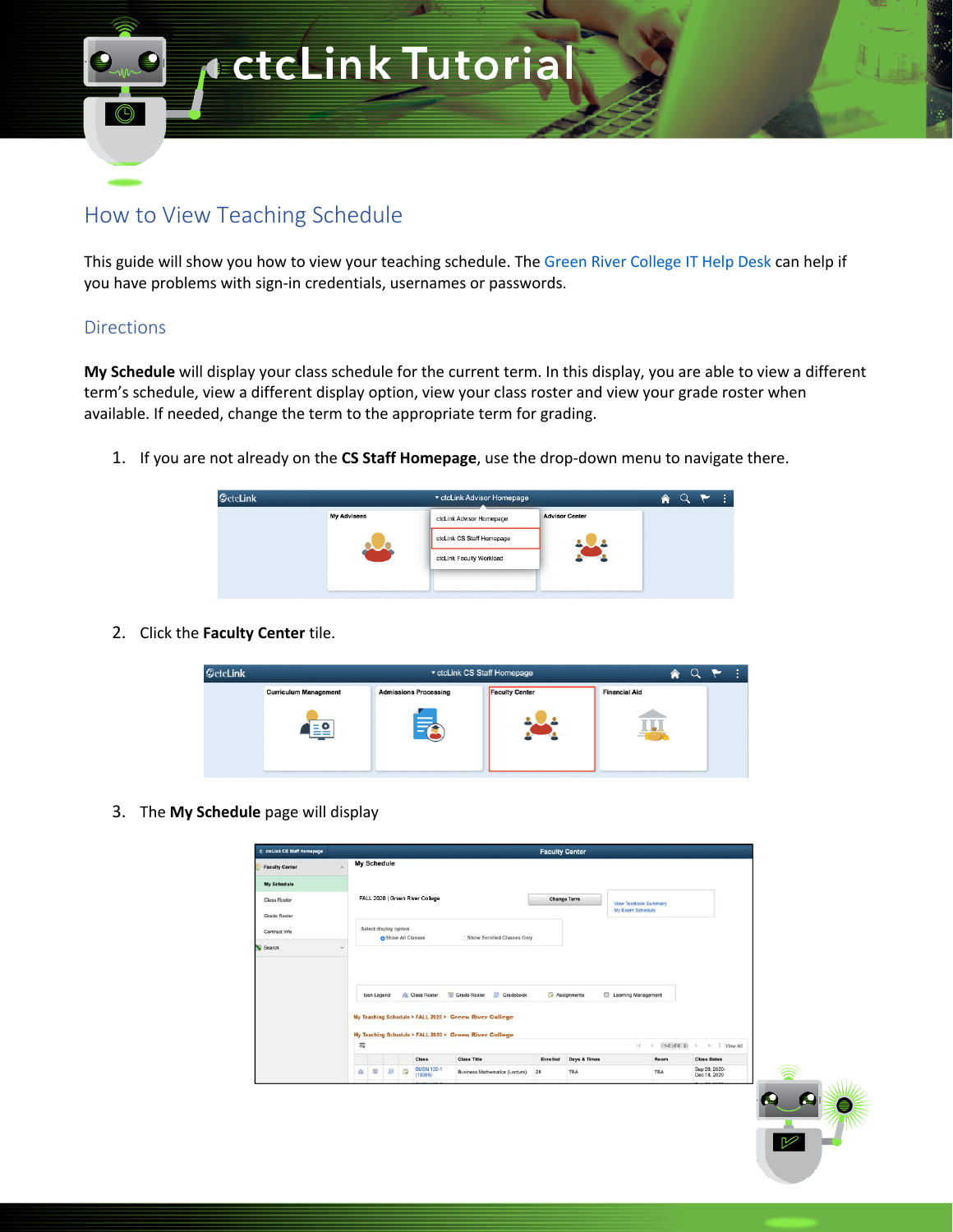

4. In the **Select display option box**, click **Show Enrolled Classes Only** to see only those classes that currently have enrollments or **Show All Classes** to see all courses assigned to you.

**TATO** Sign Out

5. Click the **View Weekly Teaching Schedule** button to view in calendar mode.

| <b>C</b> ctcLink CS Staff Homepage | <b>Faculty Center</b>                                                                                                                                                                                                                  |                                 |                    |
|------------------------------------|----------------------------------------------------------------------------------------------------------------------------------------------------------------------------------------------------------------------------------------|---------------------------------|--------------------|
| $\sim$<br><b>Faculty Center</b>    | My Schedule                                                                                                                                                                                                                            |                                 |                    |
| My Schedule                        |                                                                                                                                                                                                                                        |                                 |                    |
| Class Roster                       | FALL 2020   Green River College<br><b>Change Term</b><br><b>View Textbook Summary</b>                                                                                                                                                  |                                 |                    |
| Grade Roster                       | My Exam Schedule                                                                                                                                                                                                                       |                                 |                    |
| Contract Info                      | Select display option<br>Show Enrolled Classes Only<br><b>O</b> Show All Classes                                                                                                                                                       |                                 |                    |
|                                    |                                                                                                                                                                                                                                        |                                 |                    |
| Search<br>$\omega$                 |                                                                                                                                                                                                                                        |                                 |                    |
|                                    | Gradebook<br>Grade Roster<br><b>A</b> Class Roster<br>Resignments<br>Learning Management<br>loon Legend<br>My Teaching Schedule > FALL 2020 > Green River College<br>My Teaching Schedule > FALL 2020 > Green River College<br>冊<br> A | $1-6$ of 6 $\frac{4}{9}$  <br>d | > View All         |
|                                    | <b>Class</b><br><b>Class Title</b><br>Days & Times<br>Enrolled                                                                                                                                                                         | Room                            | <b>Class Dates</b> |

6. The **View My Weekly Schedule** page will display. You can use the **Previous Week** or **Next Week** buttons to view other weeks. Or, enter dates in the **Show Week** of field and click the **Refresh Calendar** button.

| < etcl.ink CS Staff Homepage |                           |                          |                     |                               |                 |                 |                  | <b>Faculty Center</b> |
|------------------------------|---------------------------|--------------------------|---------------------|-------------------------------|-----------------|-----------------|------------------|-----------------------|
| <b>Faculty Center</b><br>A.  | <b>Faculty Center</b>     |                          |                     |                               |                 |                 |                  |                       |
| My Schedule                  | View My Weekly Schedule   | Vaw FERPA Statement<br>₽ |                     |                               |                 |                 |                  |                       |
| <b>Class Roster</b>          |                           |                          |                     |                               |                 |                 |                  |                       |
| Grade Roster                 | << Previous Week          |                          |                     | Week of 9/28/2020 - 10/4/2020 |                 | Next Week >>    |                  |                       |
| Contract info                |                           |                          |                     |                               |                 |                 |                  |                       |
| Search<br>$\mathcal{A}$      | Show Week of 09:28/2020 首 |                          | Start Time 5:00AM   |                               | End Time 6:00PM |                 | Refresh Calendar |                       |
|                              |                           |                          |                     |                               |                 |                 |                  |                       |
|                              | Monday<br>Tme<br>Sep 26   | Tuesday<br>Sep 29        | Wednesday<br>Sep 30 | Thuraday<br>Oct 1             | Friday<br>Del 2 | Setunday<br>043 | Sunday<br>Oct 4  |                       |
|                              | 8:00AM                    |                          |                     |                               |                 |                 |                  |                       |
|                              | 9:00AM                    |                          |                     |                               |                 |                 |                  |                       |
|                              | 10:00AM                   |                          |                     |                               |                 |                 |                  |                       |

- 7. In the **Display Options** section at the bottom, choose any options you prefer and click the **Refresh Calendar** button.
- 8. To print, click the **Printer Friendly Page** link.

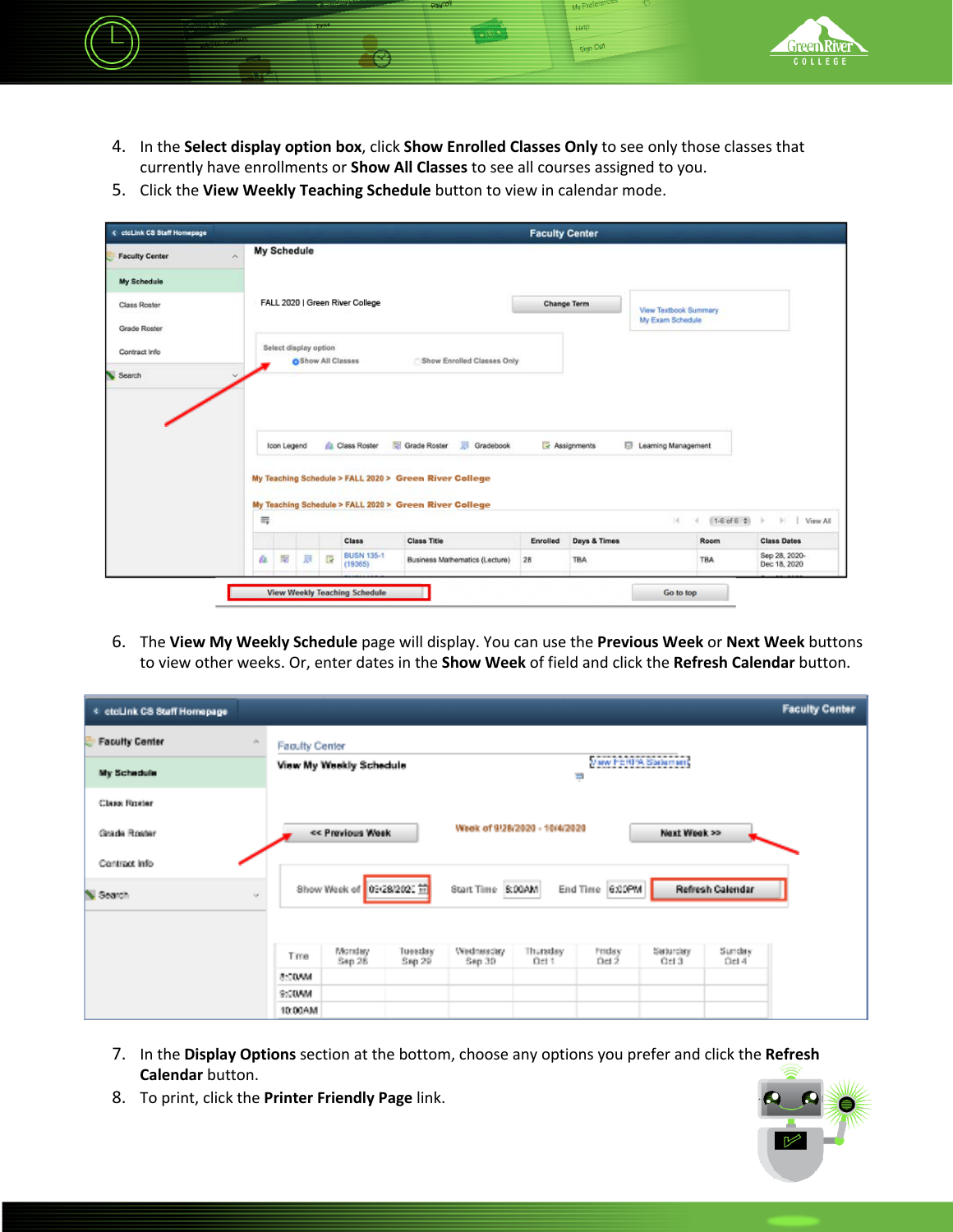

9. To exit from calendar view, click the **Return to Faculty Center** link.

Œ

| < etcl.ink CS Staff Homepage |                         |                                              |                   |                             |                                                |                      |                    |                       | <b>Faculty Center</b> |
|------------------------------|-------------------------|----------------------------------------------|-------------------|-----------------------------|------------------------------------------------|----------------------|--------------------|-----------------------|-----------------------|
| <b>Faculty Center</b><br>×   | Faculty Center          |                                              |                   |                             |                                                |                      |                    |                       |                       |
| My Schedule                  | View My Weekly Schedule |                                              |                   | View FERPA Stellenent<br>T, |                                                |                      |                    |                       |                       |
| Class Roster                 |                         |                                              |                   |                             |                                                |                      |                    |                       |                       |
| Grade Roster                 | << Previous Week        |                                              |                   |                             | Week of \$(28/2020 - 10/4/2020<br>Next Week >> |                      |                    |                       |                       |
| Contract Info.               |                         |                                              |                   |                             |                                                |                      |                    |                       |                       |
| Search                       |                         | Show Week of 01/28/2020 [1]                  |                   | Start Time S:00AM           |                                                | End Time 6.00PM      |                    | Refresh Calendar      |                       |
|                              |                         |                                              |                   |                             |                                                |                      |                    |                       |                       |
|                              | Time                    | Monday<br>Sep 28                             | Tuesday<br>Sep 29 | Wednesday<br>Sep 30         | Thuraday<br>Oot 1                              | Friday<br>Cot 2      | Seturday<br>O(8.3) | Sunday<br>Ool 4       |                       |
|                              | 0:00AM                  |                                              |                   |                             |                                                |                      |                    |                       |                       |
|                              | 9:DO/M/                 |                                              |                   |                             |                                                |                      |                    |                       |                       |
|                              | 10.00465                |                                              |                   |                             |                                                |                      |                    |                       |                       |
|                              | 11:00AM<br>12.00PM      | BUSN 135                                     |                   | <b>BUSN 136</b>             |                                                |                      |                    |                       |                       |
|                              | 1:00PM                  | Lecture<br>12:15PM -                         |                   | э<br>Lecture<br>12:15PM -   |                                                |                      |                    |                       |                       |
|                              | 2:00PM                  | 1:20PM                                       |                   | 1:20 PM                     |                                                |                      |                    |                       |                       |
|                              | 3:00PM                  |                                              |                   |                             |                                                |                      |                    |                       |                       |
|                              | 4:00PM                  |                                              |                   |                             |                                                |                      |                    |                       |                       |
|                              | <b>SCOUTIV</b>          |                                              |                   |                             |                                                |                      |                    |                       |                       |
|                              | 6:00PM                  |                                              |                   |                             |                                                |                      |                    |                       |                       |
|                              |                         | Meeting Information not available            |                   |                             |                                                |                      |                    |                       |                       |
|                              | Class                   |                                              |                   | <b>Course Title</b>         |                                                |                      | <b>Start Date</b>  | End Date              |                       |
|                              |                         | RUSN 135-1 (Lecture)                         |                   | Business Mathematics.       |                                                |                      | 09/28/2020         | 12/15/2020            |                       |
|                              |                         | BUSN 135 - 3 (Lecture)                       |                   | Business Mathematics        |                                                |                      | 09/28/2020         | 1218/2020             |                       |
|                              |                         | BUSN 135 - 4 (Lecture)                       |                   | Business Mathematics        |                                                |                      | 09/28/2020         | 12/18/2020            |                       |
|                              |                         | BUSN 210 - ' (Lecture)                       |                   | Statistical Analysis        |                                                |                      | 09/28/2020         | 12/18/2020            |                       |
|                              |                         | BUSN 218-1 (Lecture)                         |                   | Spreadsheet Construction    |                                                |                      | 09/28/2020         | 12/18/2020            | Multiple              |
|                              | * Display Options       |                                              |                   |                             |                                                |                      |                    |                       | display               |
|                              |                         | Bhow AMIPM                                   |                   | <sub>m</sub> Monday         | R Thursday                                     |                      |                    |                       | options               |
|                              |                         | - Show Class Title<br>- Show Instructor Role |                   | n Tuesday<br>R Wednesday    | R Priday<br>R Saturday                         | <sub>ra</sub> Sunday |                    | Refresh Calendar      |                       |
|                              |                         | Return to Faculty Center                     |                   |                             |                                                |                      |                    | Printer Friendly Page |                       |
|                              |                         |                                              |                   |                             |                                                |                      |                    |                       |                       |

My F gisip Sign Out